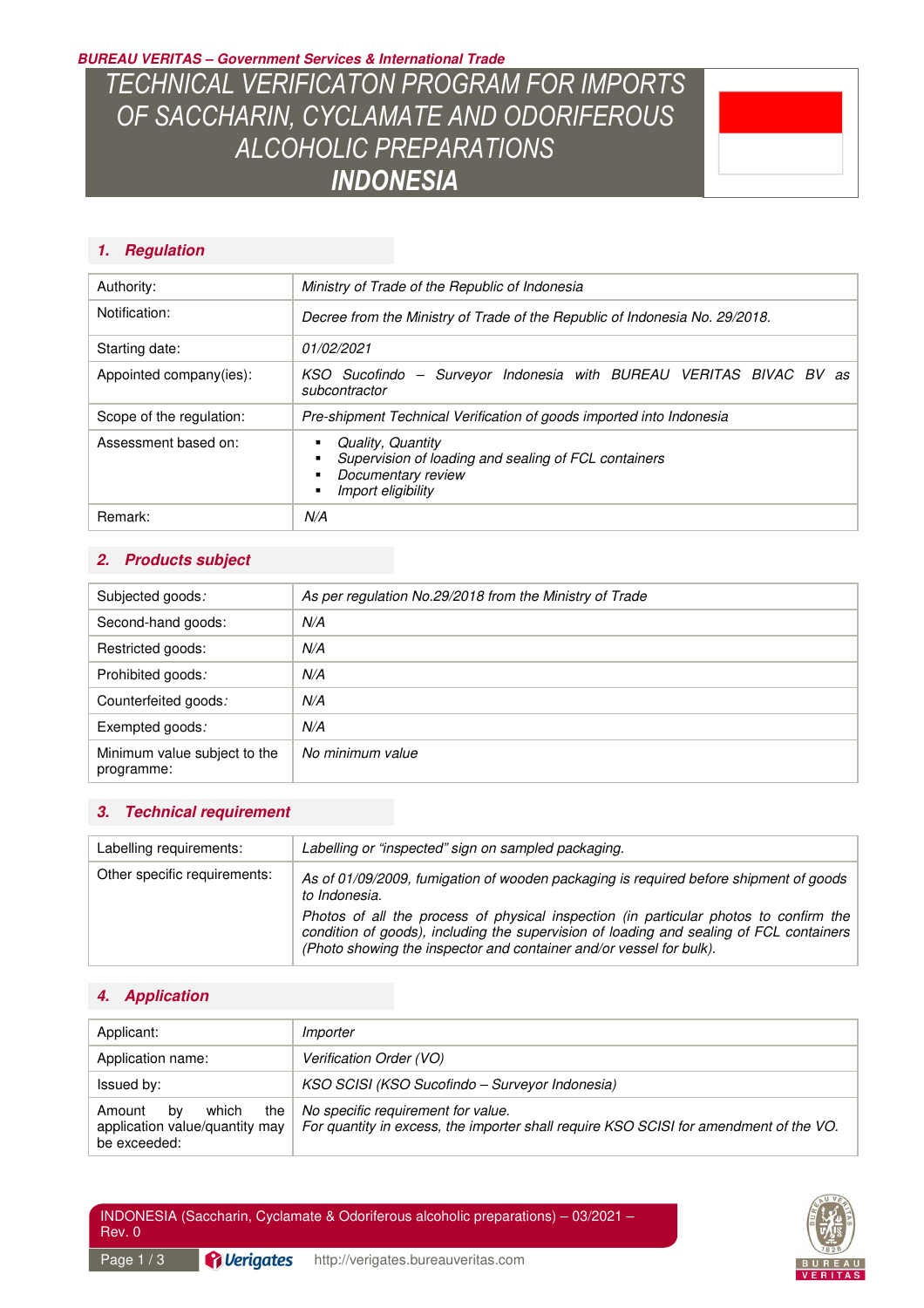# *– DATA SHEET –*

#### **BUREAU VERITAS**

| Part shipment:           | Allowed                                                                                                                                                                                                                                                                                  |
|--------------------------|------------------------------------------------------------------------------------------------------------------------------------------------------------------------------------------------------------------------------------------------------------------------------------------|
| Changes from sea to air: | No specific requirement                                                                                                                                                                                                                                                                  |
| Required documents:      | Final invoice, Packing list, Certificate of Analysis, Material Safety Data Sheet (MSDS) and,<br>any other document deemed necessary. If no Final Documents received, Pro-forma<br>documents can be used to issue the draft LS considering the different time zones<br><i>inspection.</i> |
| Required information:    | Final invoice to show the breakdown of FOB value, origin and quantity of each line item.                                                                                                                                                                                                 |
| Application office(s):   | Application to be lodged by the importer to KSO. KSO transmits VOs to Bureau Veritas<br>China.                                                                                                                                                                                           |

#### **5. Control testing requirements**

| Applicable cases:    | N/A |
|----------------------|-----|
| Laboratory criteria: | N/A |
| Testing:             | N/A |

#### **6. Physical inspection requirements**

| Scope of inspection:    | Review of Quality, Quantity and Markings to ensure compliance between goods,<br>documents and Verification Order. |
|-------------------------|-------------------------------------------------------------------------------------------------------------------|
| Destination inspection: | Not allowed. Technical verification in the country of export.                                                     |
| Witness of loading:     | Mandatory                                                                                                         |
| Seal of container:      | Mandatory for Full Container Load (FCLs)                                                                          |
| Sampling:               | N/A                                                                                                               |
| Validity:               | Inspection Report validity from inspection date is 30 days                                                        |
| Type of report issued:  | Inspection report (IR)                                                                                            |

#### **7. Conclusion of the Assessment**

- *Draft Laporan Surveyor (DLS) submitted by Bureau Veritas BIVAC BV to KSO in XML format through electronic data transfer for further issuance of the final LS by KSO.*
- *Discrepancy Report (non-conformities report) is issued by Bureau Veritas BIVAC BV, should verification not be satisfactory or goods not compliant with Pro forma documents or in the absence of mandatory technical documents.*

*LS is delivered to Importer and to the Ministry of Trade for clearance purposes.* 

### **8. Fees**

*Paid in advance by the importer to KSO Sucofindo – Surveyor Indonesia.* 

*Nevertheless, Bureau Veritas BIVAC may invoice the Seller in the event of supplementary inspection visits (in vain or unsatisfactory results or Physical Inspection Report validity has expired). The costs incurred by the Seller in presenting the goods for inspection, such as unpacking, handling, testing, sampling, repacking... are for the account of the Seller.*